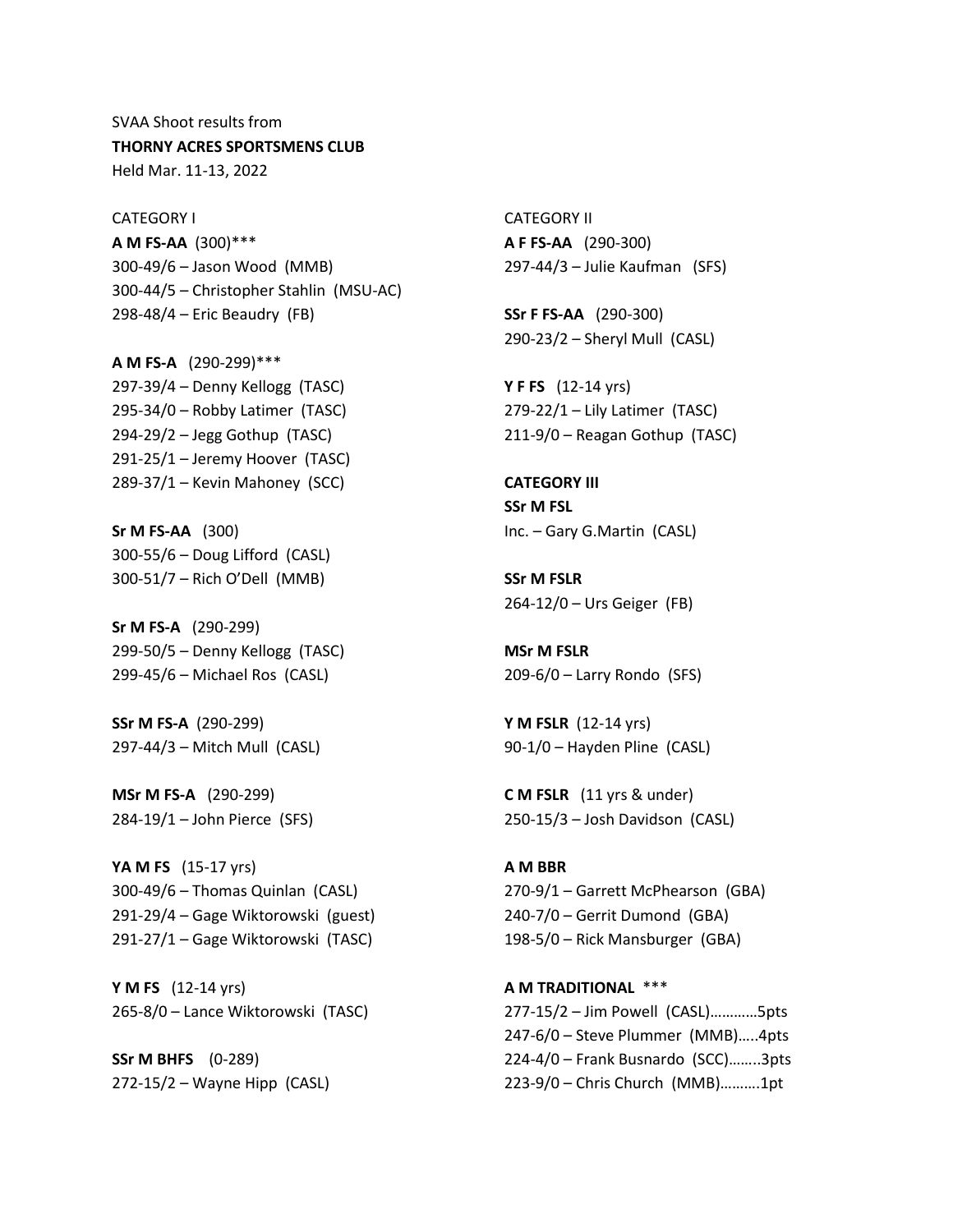CATEGORY IV **YA F BB** (15-17 yrs) 142-1/0 – Audrey Fanchet (CASL)

## **A F TRADITIONAL**

246-7/2 – Charity Wood (MMB)

### **TRAD.COMP. total**

 $\mathbf{r}$ 

| 10 pts – MMB (C.Wood $1st$ –               |  |
|--------------------------------------------|--|
| S.Plummer 2 <sup>nd</sup> + C.Church)87    |  |
| 5 pts – CASL (J.Powell 1 <sup>st</sup> )35 |  |
| 3 pts – SCC (F.Busnardo 3rd)33             |  |
| 0 pts - BCB (no shooters)14                |  |
|                                            |  |
|                                            |  |
|                                            |  |
|                                            |  |

## **RIBBONS**

CAPITAL AREA SPORTSMENS LEAGUE Doug Lifford 1st Mitch Mull 1st Thomas Quinlan 1st Wayne Hipp  $1<sup>st</sup>$ Sheryl Mull 1st Hayden Pline 1st Josh Davidson 1st Adrey Fanchet 1st Michael Ros 2<sup>nd</sup>

### FLINT BOWMEN

Urs Geiger 1st Eric Beaudry 3rd

GUNS & BOWS ARCHERY Garrett McPhearson 1st Gerrit Dumond 2<sup>nd</sup> Rick Masburger 3rd

MSU ARCHERY Christopher Stahlin 2nd

# MID-MICHEE BOWMEN

Jason Wood 1st Charity Wood 1st

#### SAGINAW FIELD & STREAM

John Pierce 1st Julie Kaufman 1st Larry Rondo 1st

**SHIAWASSEE CONSERVATION CLUB** Frank Busnardo 3rd

#### THORNY ACRES SPORTSMENS CLUB

Denny Kellogg 1st Denny Kellogg 1st Lance Wiktorowski 1st Lily Latimer 1st Robby Latimer 2<sup>nd</sup> Gage Wiktorowski 2<sup>nd</sup> Reagan Gothup 2nd Jeff GOthup 3rd